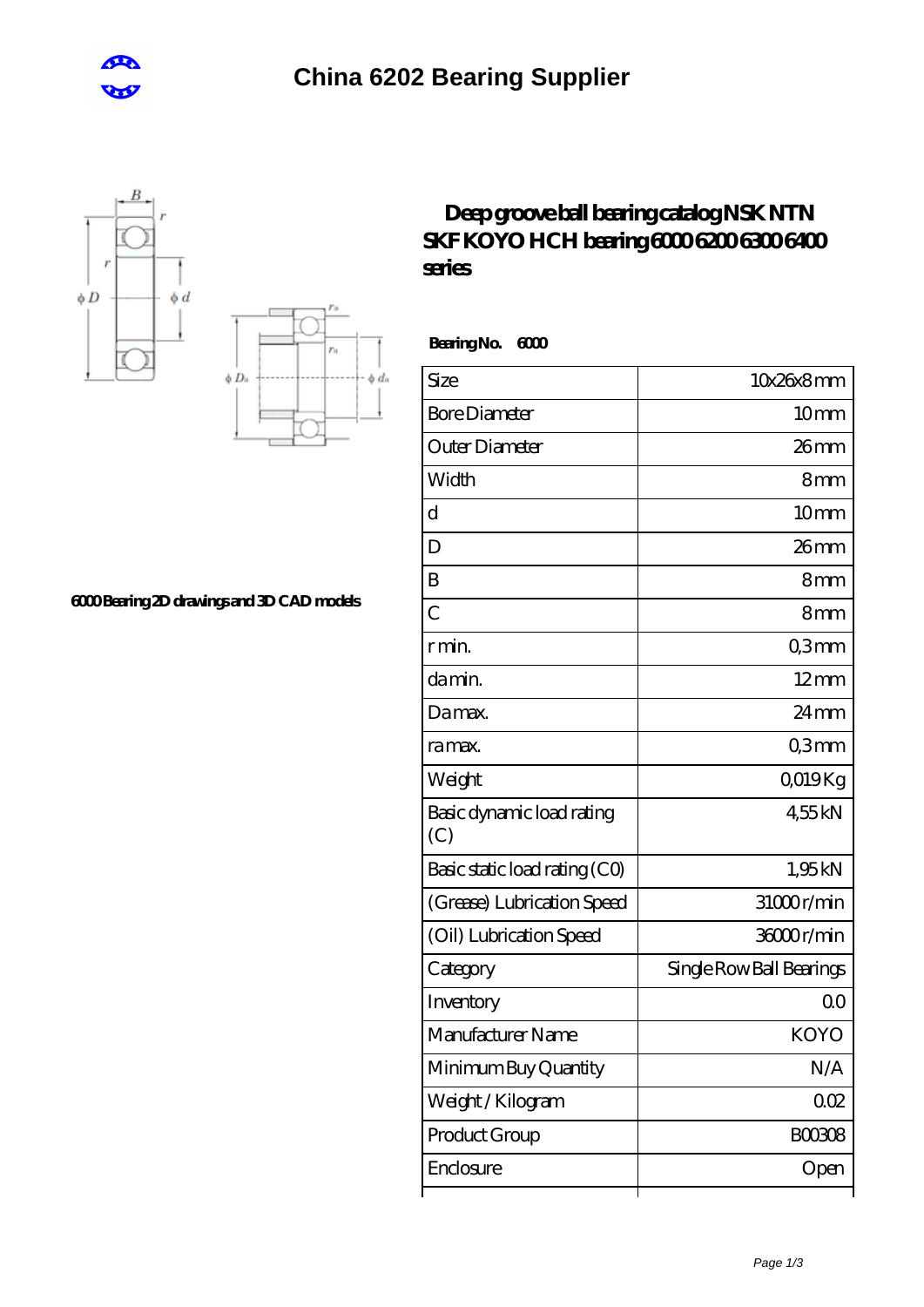

## **[China 6202 Bearing Supplier](https://m.cretan-music.com)**

| Precision Class                    | ABEC 1   ISO PO                                                                                                                                                            |
|------------------------------------|----------------------------------------------------------------------------------------------------------------------------------------------------------------------------|
| Maximum Capacity / Filling<br>Slot | No                                                                                                                                                                         |
| Rolling Element                    | <b>Ball Bearing</b>                                                                                                                                                        |
| Snap Ring                          | No                                                                                                                                                                         |
| <b>Internal Special Features</b>   | No                                                                                                                                                                         |
| Cage Material                      | Steel                                                                                                                                                                      |
| Internal Clearance                 | CO-Medium                                                                                                                                                                  |
| Inch - Metric                      | Metric                                                                                                                                                                     |
| Long Description                   | 10MM Bore; 26MM<br>Outside Diameter; 8MM<br>Outer Race Diameter:<br>Open; Ball Bearing; ABEC 1<br>ISO PQ No Filling Slot; No<br>Snap Ring, No Internal<br>Special Features |
| Category                           | Single Row Ball Bearing                                                                                                                                                    |
| <b>UNSPSC</b>                      | 31171504                                                                                                                                                                   |
| Harmonized Tariff Code             | 8482105068                                                                                                                                                                 |
| Noun                               | Bearing                                                                                                                                                                    |
| Keyword String                     | Ball                                                                                                                                                                       |
| Manufacturer URL                   | http://www.koyousa.com                                                                                                                                                     |
| Manufacturer Item Number           | 6000                                                                                                                                                                       |
| Weight/LBS                         | 0045                                                                                                                                                                       |
| Outside Diameter                   | 1.024 Inch   26 Millimeter                                                                                                                                                 |
| Outer Race Width                   | 0.315 Inch   8 Millimeter                                                                                                                                                  |
| Bore                               | 0.394 Inch   10 Millimeter                                                                                                                                                 |
| Bearing No.                        | 6000                                                                                                                                                                       |
| r(min)                             | 03                                                                                                                                                                         |
| Cr                                 | 570                                                                                                                                                                        |
| CQr                                | 1.95                                                                                                                                                                       |
| Cu                                 | 0100                                                                                                                                                                       |
| fO                                 | 123                                                                                                                                                                        |
| Grease lub.                        | 31000                                                                                                                                                                      |